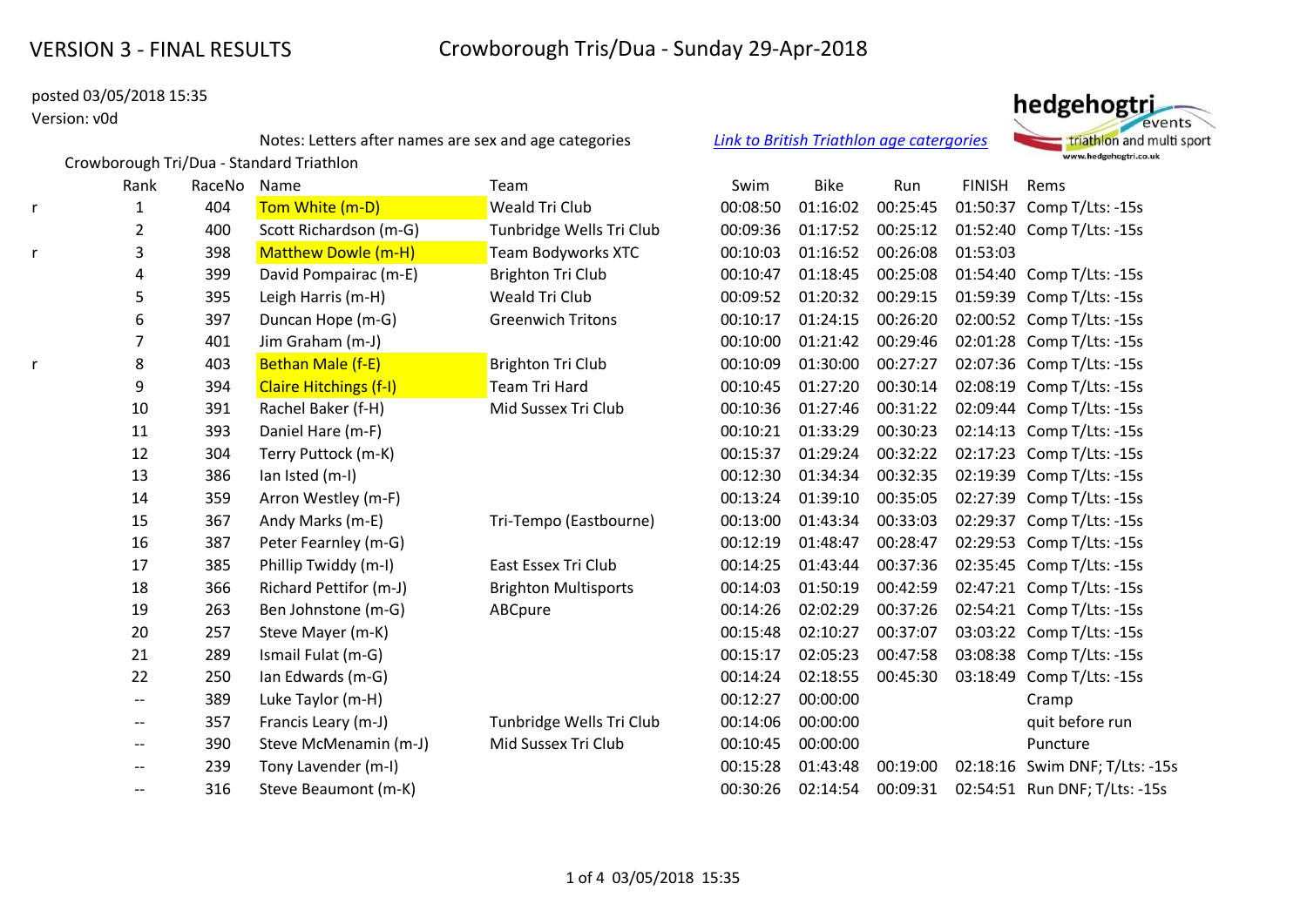# Crowborough Tri/Dua - Sprint Triathlon

|   | Rank           | RaceNo | Name                         | Team                      | Swim     | <b>Bike</b> | Run      | <b>FINISH</b> | Rems                      |
|---|----------------|--------|------------------------------|---------------------------|----------|-------------|----------|---------------|---------------------------|
|   | 1              | 434    | Nicholas Barratt (m-G)       | Tri-Surrey Tri Club       | 00:07:23 | 00:40:22    | 00:15:51 |               | 01:03:36 Comp T/Lts: -15s |
|   | $\overline{c}$ | 428    | James Cox (m-I)              | Freedom Tri (Crowborough) | 00:07:21 | 00:41:57    | 00:15:23 |               | 01:04:41 Comp T/Lts: -15s |
|   | 3              | 427    | Roger Moore (m-J)            | Freedom Tri (Crowborough) | 00:07:21 | 00:41:23    | 00:16:10 |               | 01:04:54 Comp T/Lts: -15s |
|   | 4              | 425    | Edward Dennis (m-E)          |                           | 00:07:13 | 00:42:56    | 00:17:03 |               | 01:07:12 Comp T/Lts: -15s |
|   | 5              | 396    | Roger Beattie (m-H)          | Swim 1st Tri Club         | 00:06:56 | 00:44:58    | 00:16:46 |               | 01:08:40 Comp T/Lts: -15s |
|   | 6              | 432    | John Griffin (m-K)           | Tri-London                | 00:07:06 | 00:42:31    | 00:19:30 | 01:09:07      | Comp T/Lts: -30s          |
|   | 7              | 499    | Lee Andrew (m-F)             |                           | 00:06:45 | 00:47:27    | 00:15:48 |               | 01:10:00 Comp T/Lts: -15s |
| r | 8              | 498    | Shauna Paice (f-D)           | Team Bodyworks XTC        | 00:06:09 | 00:47:58    | 00:16:16 |               | 01:10:23 Comp T/Lts: -15s |
|   | 9              | 429    | Sophie Johnson (f-F)         | <b>Greenwich Tritons</b>  | 00:06:38 | 00:46:34    | 00:17:55 |               | 01:11:07 Comp T/Lts: -15s |
|   | $10\,$         | 430    | Tim Hibberd (m-I)            |                           | 00:06:45 | 00:48:18    | 00:17:30 | 01:12:33      |                           |
|   | 11             | 423    | Francesca Gardner (f-G)      | Weald Tri Club            | 00:06:51 | 00:49:36    | 00:16:59 |               | 01:13:26 Comp T/Lts: -15s |
|   | 12             | 413    | Jenny Wellman (f-G)          |                           | 00:08:33 | 00:48:14    | 00:18:28 |               | 01:15:15 Comp T/Lts: -15s |
|   | 13             | 421    | <b>Nicola Stenning (f-H)</b> | Weald Tri Club            | 00:07:34 | 00:48:47    | 00:19:27 |               | 01:15:48 Comp T/Lts: -15s |
|   | 14             | 433    | Kevin Hudson (m-I)           | Swim 1st Tri Club         | 00:06:23 | 00:49:56    | 00:20:17 |               | 01:16:36 Comp T/Lts: -15s |
|   | 15             | 409    | Samuel Pointer (m-F)         |                           | 00:07:11 | 00:51:17    | 00:18:22 |               | 01:16:50 Comp T/Lts: -15s |
|   | 16             | 420    | Mark Fenn (m-I)              |                           | 00:08:19 | 00:50:11    | 00:19:48 |               | 01:18:18 Comp T/Lts: -15s |
|   | 17             | 407    | Ian Shapton (m-J)            |                           | 00:10:19 | 00:51:37    | 00:18:51 |               | 01:20:47 Comp T/Lts: -15s |
|   | 18             | 426    | Darren Cavedaschi (m-I)      | Swim 1st Tri Club         | 00:07:35 | 00:54:02    | 00:20:30 |               | 01:22:07 Comp T/Lts: -15s |
|   | 19             | 410    | James McAleese (m-E)         |                           | 00:10:43 | 00:52:01    | 00:19:52 |               | 01:22:36 Comp T/Lts: -15s |
|   | 20             | 416    | Adele Jennings-Day (f-H)     | <b>Greenwich Tritons</b>  | 00:09:11 | 00:51:41    | 00:21:50 |               | 01:22:42 Comp T/Lts: -15s |
|   | 21             | 414    | Paul Spensley (m-H)          |                           | 00:08:29 | 00:56:15    | 00:18:40 |               | 01:23:24 Comp T/Lts: -15s |
|   | 22             | 419    | Dwaine Ford (m-G)            |                           | 00:08:18 | 00:57:59    | 00:18:16 |               | 01:24:33 Comp T/Lts: -15s |
|   | 23             | 497    | Steve Brown (m-K)            | Swim 1st Tri Club         | 00:08:56 | 00:55:02    | 00:20:40 |               | 01:24:38 Comp T/Lts: -15s |
|   | 24             | 417    | Jennie Brown (f-K)           | Swim 1st Tri Club         | 00:09:42 | 00:53:43    | 00:21:31 |               | 01:24:56 Comp T/Lts: -15s |
|   | 25             | 415    | Alex Yeo (m-G)               |                           | 00:08:53 | 00:58:11    | 00:20:26 |               | 01:27:30 Comp T/Lts: -15s |
|   | 26             | 418    | Amy Rollings (f-F)           |                           | 00:09:18 | 00:55:42    | 00:23:02 |               | 01:28:02 Comp T/Lts: -15s |
|   | 27             | 406    | Catherine Flood (f-F)        |                           | 00:11:13 | 00:58:08    | 00:20:54 |               | 01:30:15 Comp T/Lts: -15s |
|   | 28             | 412    | Tina Hudson (f-J)            | Swim 1st Tri Club         | 00:09:44 | 01:00:12    | 00:23:16 |               | 01:33:12 Comp T/Lts: -15s |
|   | 29             | 500    | Lynda Van Zyl (f-F)          |                           | 00:09:58 | 01:04:51    | 00:21:35 |               | 01:36:24 Comp T/Lts: -15s |
|   | 30             | 424    | Toby Quantrill (m-J)         | Flying Monk Tri Club      | 00:08:37 | 01:00:57    | 00:28:07 |               | 01:37:41 Comp T/Lts: -15s |
|   | 31             | 405    | Damien Hamon (m-F)           |                           | 00:10:18 | 01:13:49    | 00:22:19 |               | 01:46:26 Comp T/Lts: -15s |